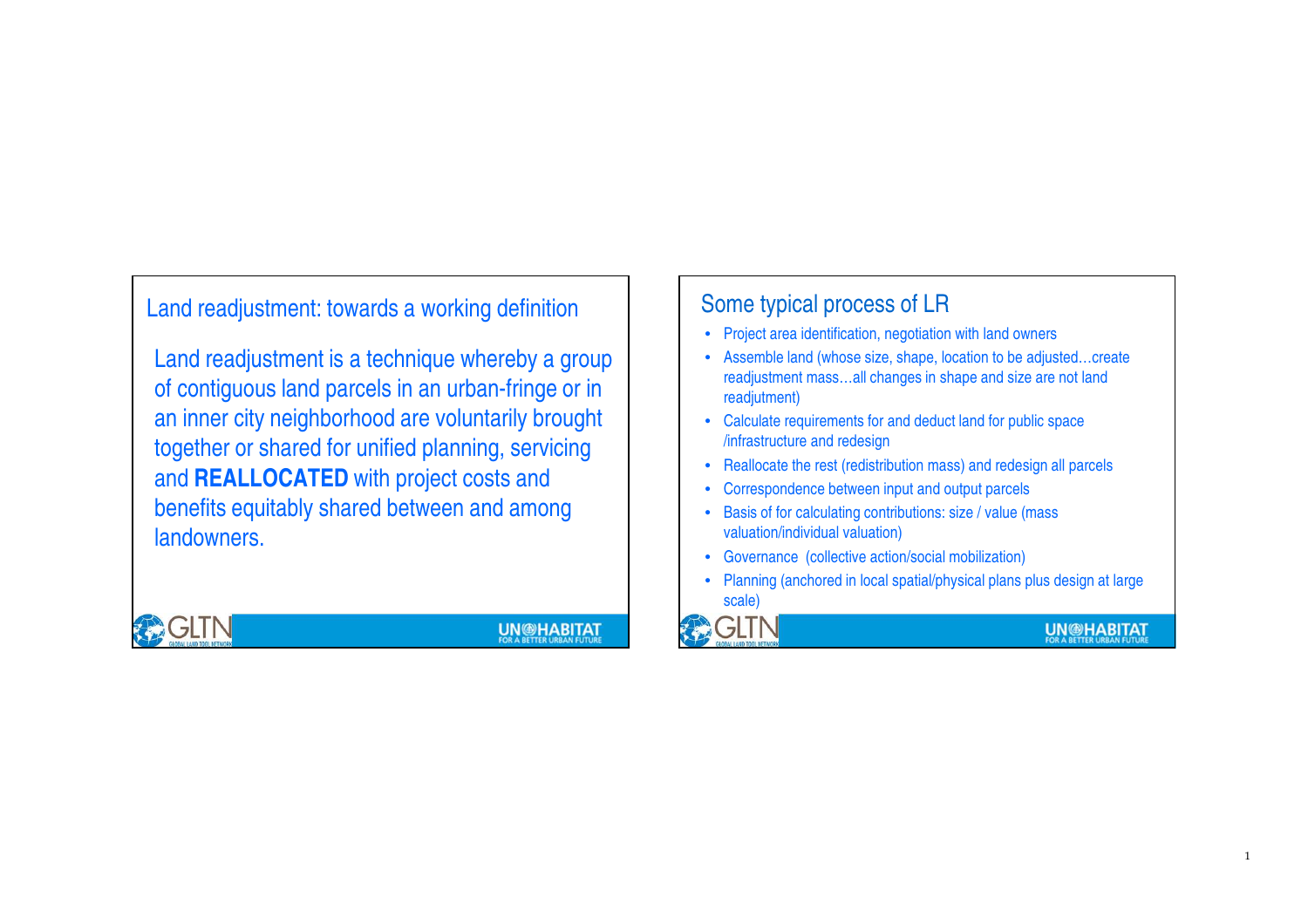

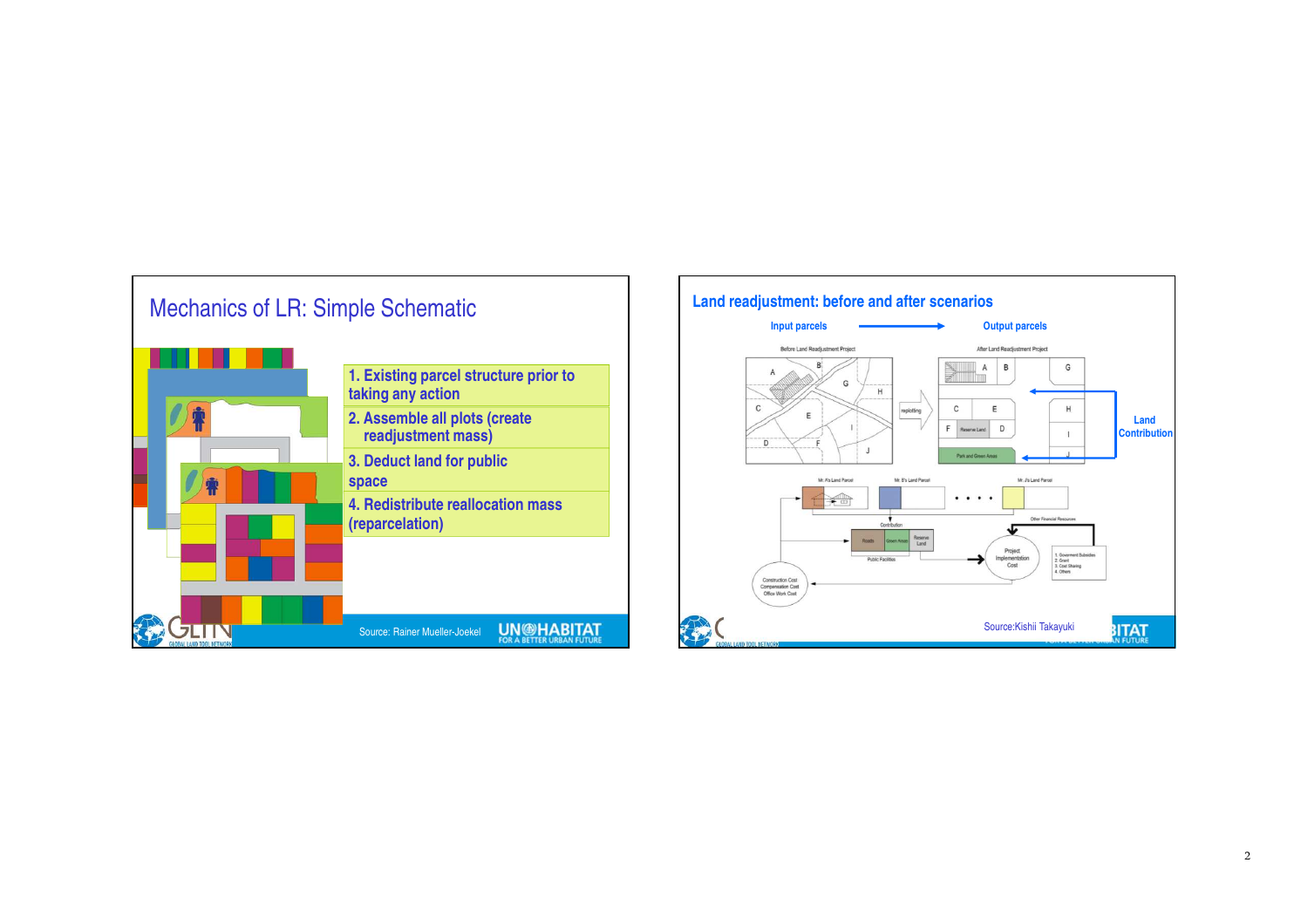

### What does PILaR aims to achieve?

- improving urban governance through
	- optimal use of land: readjusting and redeveloping plots to improve serviced urban land supply through negotiated and consensual processes;
	- transparent and inclusive community processes which can be transferred to other areas of urban management and governance.
- supporting livelihoods and job creation efforts by improving the living, working and leisure spaces and enabling the urban poor to actively engage in governance processes.



### **UN DHABITAT**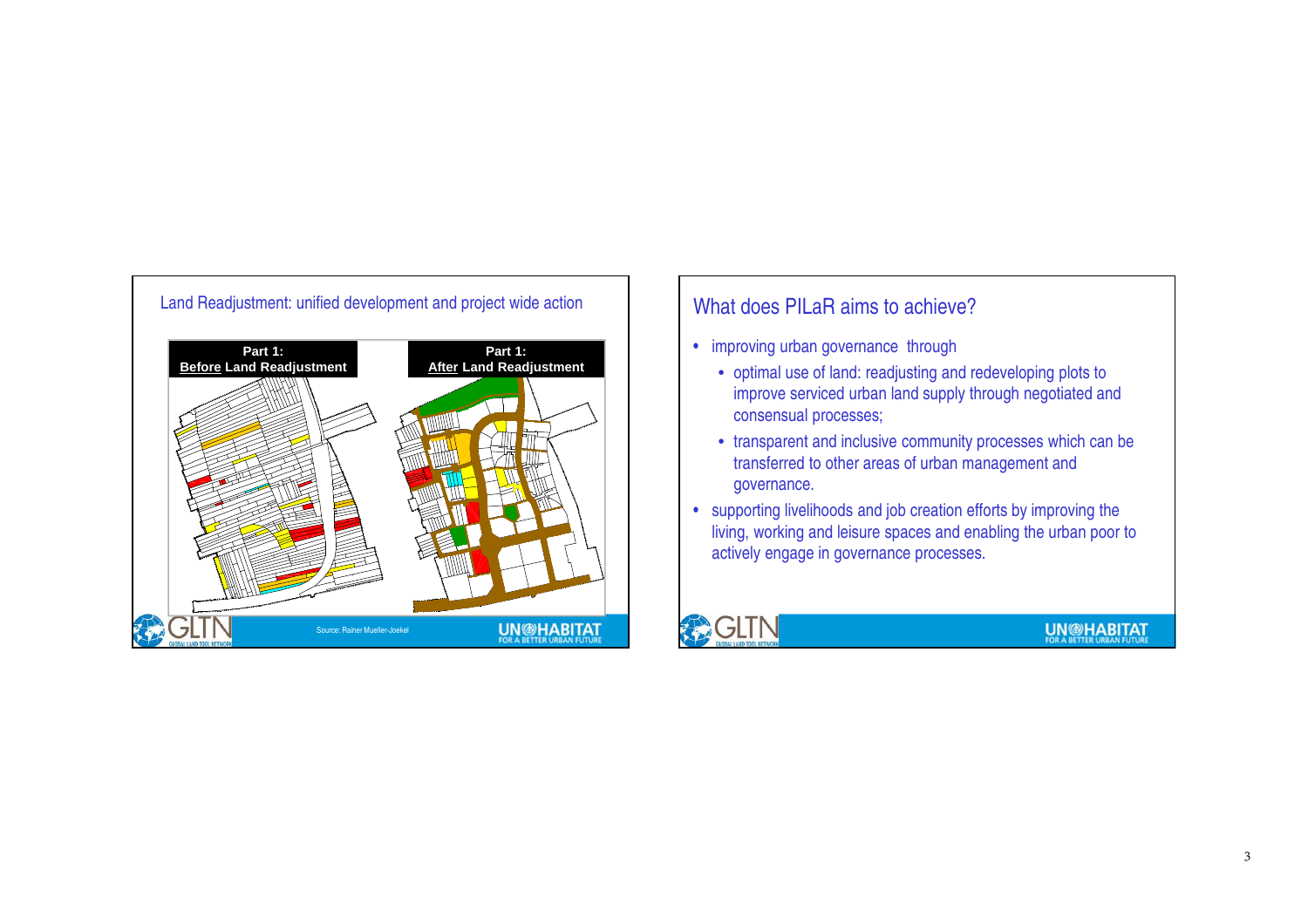- Failure of other land delivery mechanisms: expropriation; land markets
- Example:
	- expropriation is complicated and expensive; entails lengthy legal battles; prone to malpractices as public interest is loosely defined; compensation is neither adequate nor prompt; doesn't include relocation costs; valuations are always controversial;
- LR provides opportunities to improve the supply of land through negotiated processes. And PILaR even more so.
- LR/PILaR enables combining land acquisition with infrastructure, public space provision; SERVICED LAND SUPPLY
- LR/PILaR allows to redevelop or densify city neighborhoods including those areas where land is underutilized



## **UN®HABITAT**

### **Why LR/PILaR? Why LR/PILaR 2 and 2013 Differences b/n PILaR** and conventional Land Readjustment

- Technical vis-à-vis governance focus (conventional LR is about planning, design, surveying, etc)
- Community centered vis-à-vis city government led
- Voluntary land contribution or land sharing based on high level of consensus (preferably above 75%) as opposed to simple majority (51%)
- PILaR has a potential to address serviced urban land supply issues in contexts where underlying land systems (valuation, land administration, land markets, etc) are lacking
- Where possible and applicable, equitable sharing of costs and benefits (to self-finance infrastructure development though land value capture, selling of development rights); where this not the case, public subsidy (including cross subsidy) to be promoted



### **UN®HABITAT**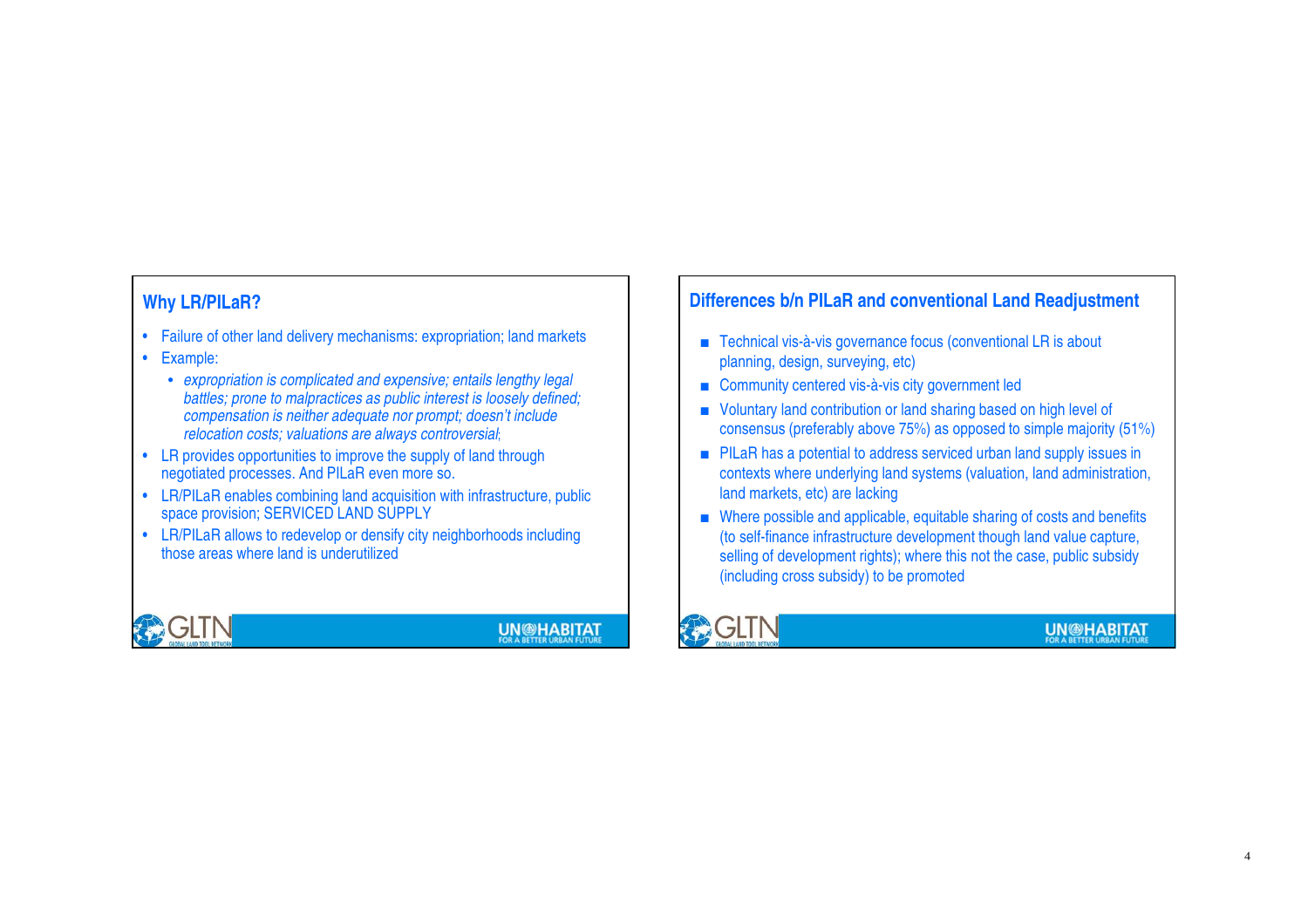### PILaR: contexts and defining features

#### **CONTEXTS**

- Widespread informality
- Post disaster and post conflict situations
- The circumstances of vulnerable groups (e.g., women)
- Weak institutions including inadequate legal systems, extensive apathy to the rule of law, etc
- Under-resourced local governments
- limited human capacity
- Non-existent and inadequate land records
- Weak land administration and valuation systems

### DEFINING FEATURES

- An entry to reform urban governance
- Inclusion and participation of all stakeholders; broadly consensual
- Pro-poor, gender responsive, etc
- Equitable distribution of costs and benefits (where applicable)
- Focus on slum upgrading, orderly and proactive expansion of cities (as a means to prevent slums) and creation of public space
- Affordable and and flexible (to avoid lock-in and path dependency)
- In tandem with other pro-poor tools (STDM, participatory enumeration, valuation of unregistered land, etc)

### **UN@HABITAT**

### **PILaR in Medellin: An Overview of the first Global Pilot**

- Country selection: two-staged case research; consultations with UN-Habitat Regional and Country Office
- City selection: field assessment and consultations with relevant stakeholders facilitated through the country office
- Site selection: rigorous process involving UN-Habitat and city staff and based on agreed upon criteria
- Governance and inclusion key elements of project design and implementation
- Partner city contributing 50% of the resources
- Redevelopment of a strata 3 neighborhood
- Project managed through a multi-disciplinary team drawn from 3 units of ULLG



### **UN®HABITAT**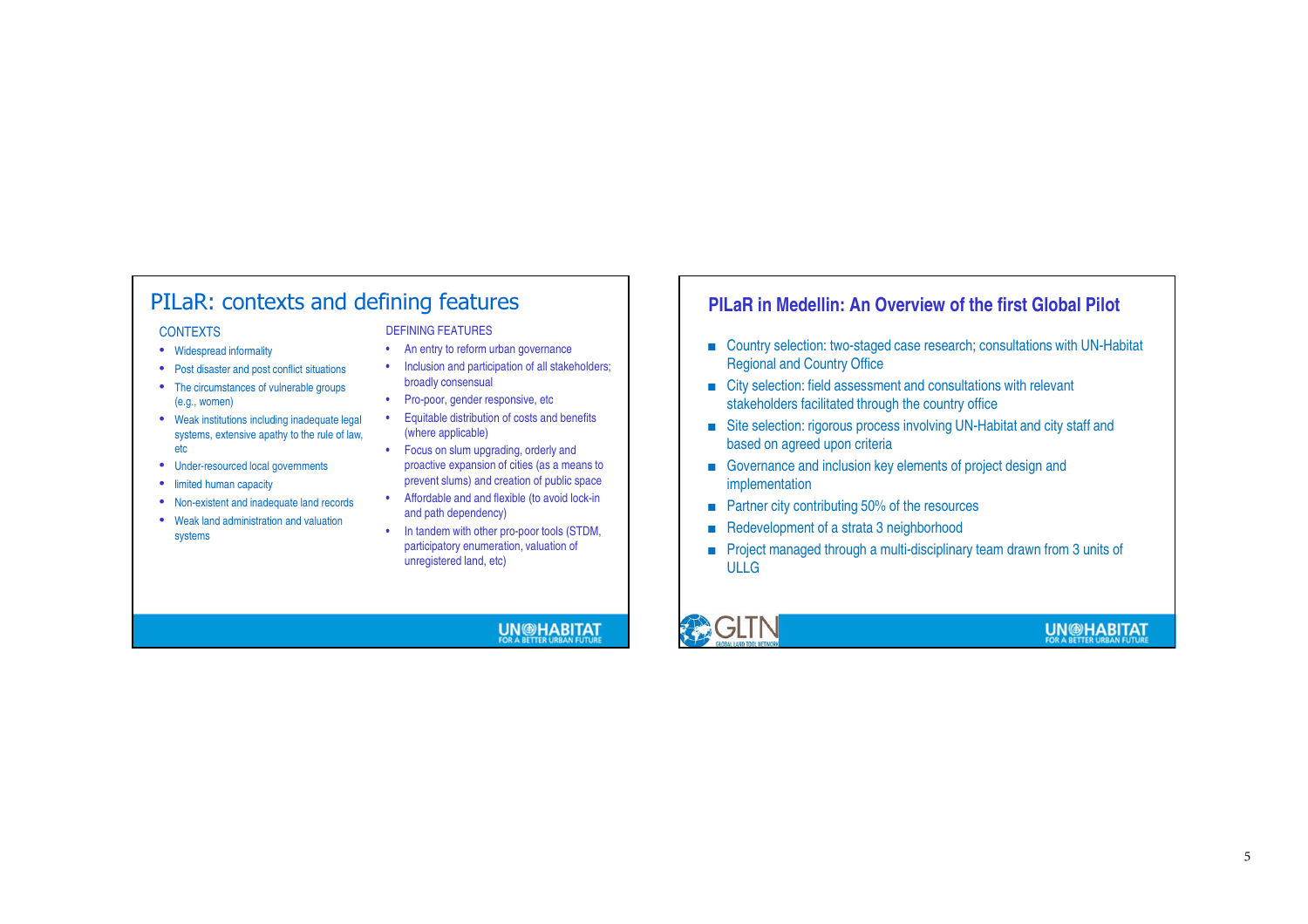### ■ A planning framework: land use management plans (Planes de Ordenamiento Territorial, POT) ■ Existing LR practice within the framework plan parcials and macroproyectos as entry point to governance centered LR which is PILaR■ Existing LV practice (valorización and plusvalias) as an entry point to look into more robust methods of land value capture■ Agreement on a joint learning project to define and refine a new methodology that can be scaled up and replicated in developing countries ■ An enabling legal framework: Law 388/97 in the main and other legislations ■ In-country capacity: JICA supported human resources development in general and strong institutional capacity■ Robust innovative credentials of the project city coupled with the desire to replicate learning in other cities in the country and across the region **PILaR in Medellin: An Overview of the first Global Pilot**



### **UN @HABITAT**

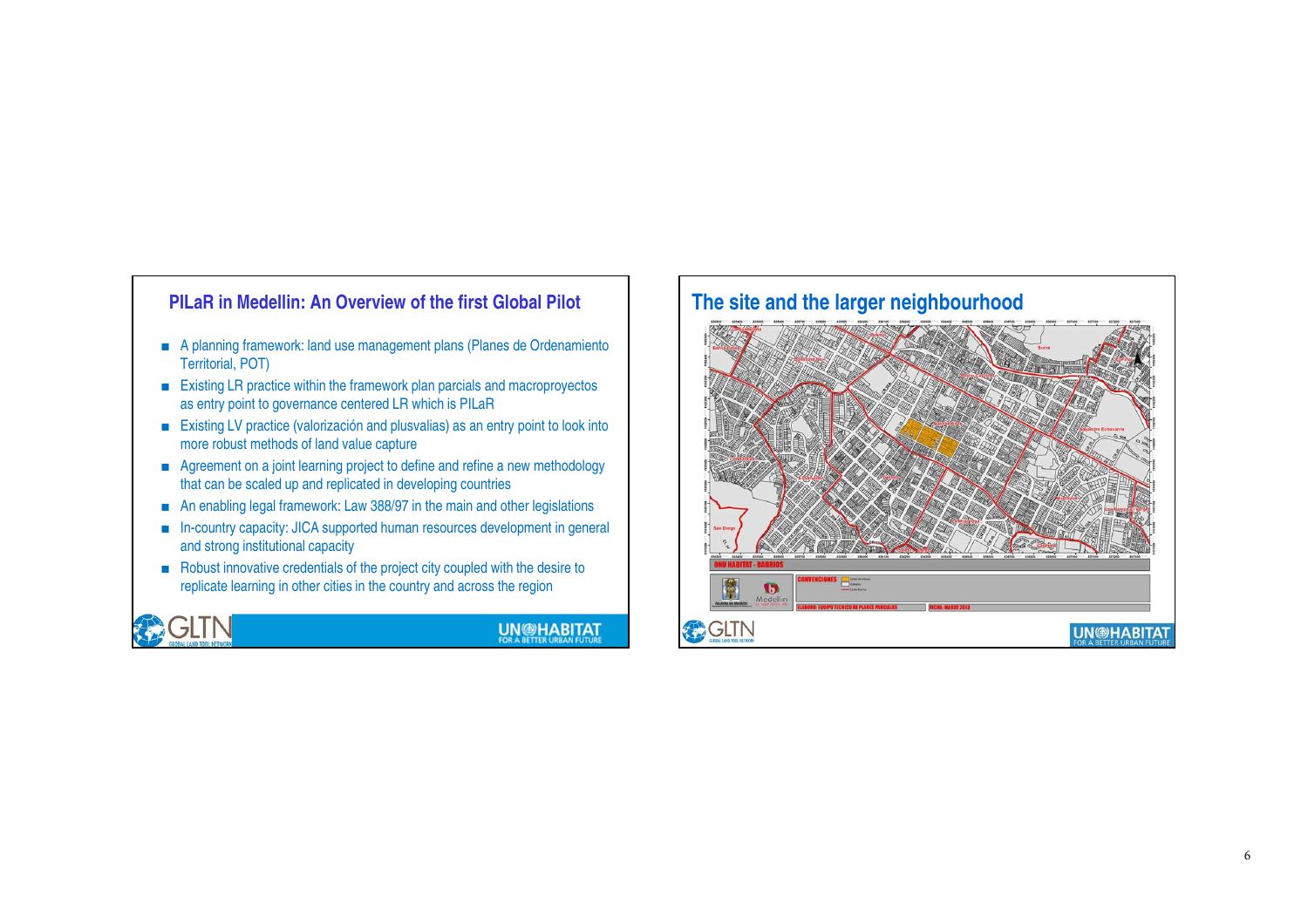